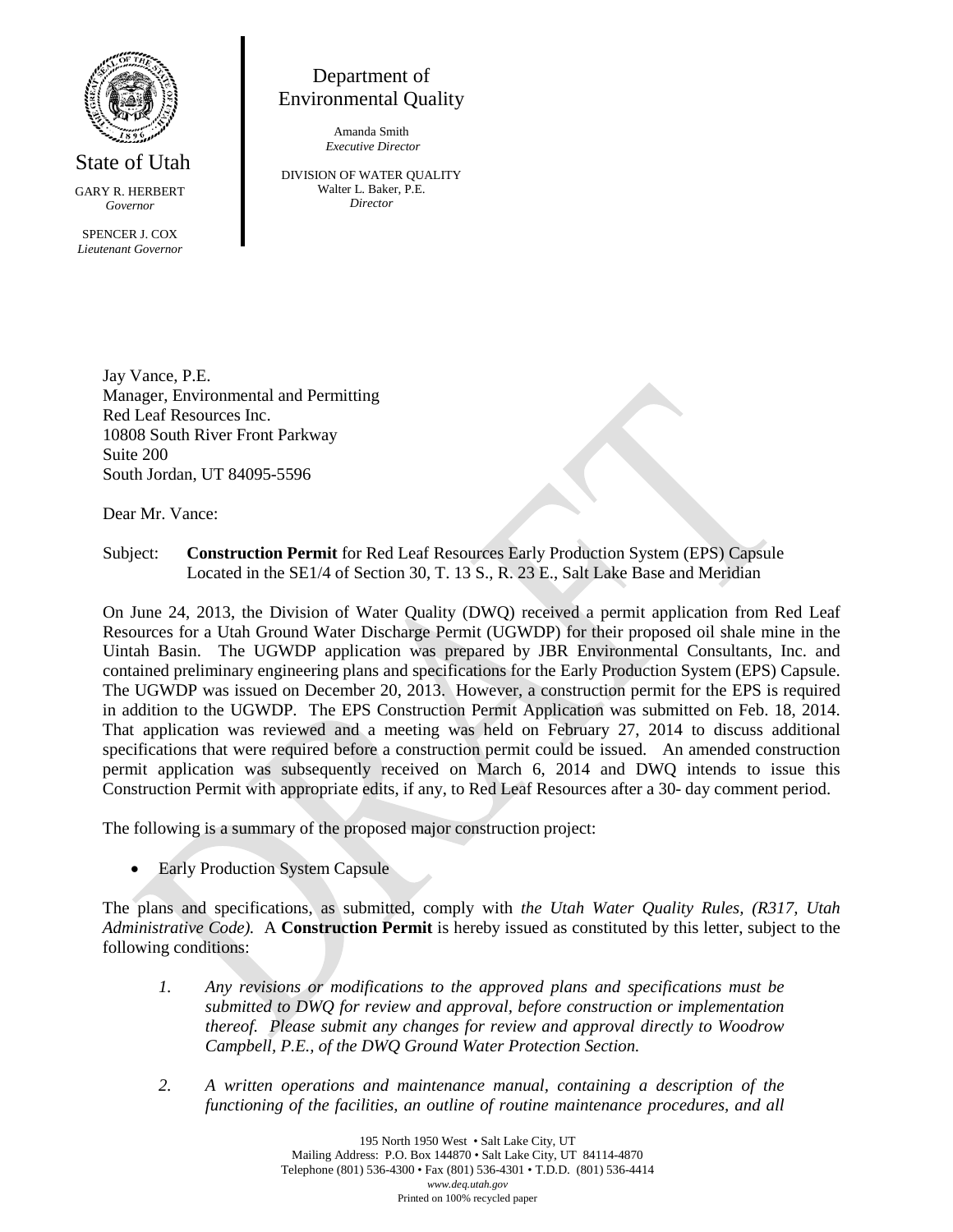Mr. Vance Page 2

> *checklists and maintenance logs needed for proper operation of the system, must be submitted and approved before the final inspection and operation of the system.*

*3. The approved facilities must not be placed in service unless DWQ has conducted a final inspection, reviewed and approved the As-Built Construction Certification Report, and provided written authorization to place the constructed facilities in service.*

The plans and specifications for this project are stamped and signed by a Professional Engineer currently licensed to practice in the state of Utah. The construction design, inspection supervision, and written construction certification of all work associated with this Construction Permit must be performed by a Professional Engineer licensed to practice in the state of Utah.

This Construction Permit will expire one year from the date of its issuance, as evidenced by the date of this letter, unless substantial progress is made in constructing the approved facilities or the plans and specifications have been resubmitted and the construction permit is reissued. This permit does not relieve you, in any way, of your obligations to comply with other applicable local requirements. You may contact Tricounty Health Department at 435.247.1163 or Scott Hacking District Engineer at 435.247.1177 for further assistance regarding local matters.

Please contact Mr. Campbell at the beginning of construction to allow periodic inspections to be scheduled. Upon completion of the project, a final inspection and approval of the As-Built Construction Certification Report is required before the approval to operate the completed facilities can be issued. Please remain in contact with Mr. Campbell to schedule the final inspection. The Construction Certification Report with final as-built drawings must include test results for the following construction quality assurance and quality control (CQA/QC) elements:

Soil Liners and Fill Materials

- Proctor Curves,
- Soil Classification,
- Field Compaction Testing,
- Moisture Content,
- Subgrade Acceptance Certification,

Flexible Membrane Liner and Geotextile

- Panel Placement Log,
- Trial Seam Test Log,
- Seaming Record,
- Seam Test Record,
- Repair Log,
- As-Built Drawing,
- Manufactures Certification including QA/QC Testing of the Rolls,